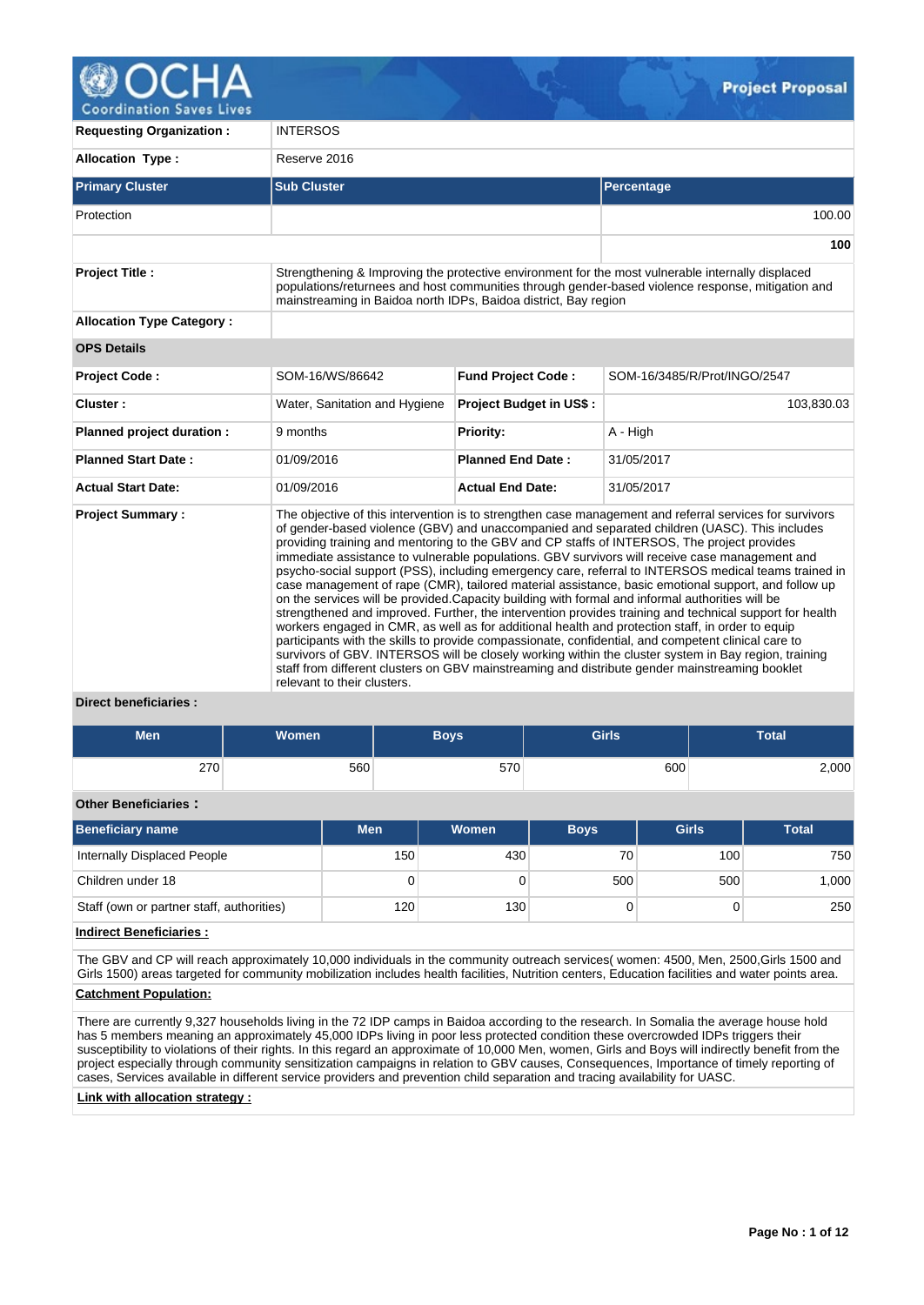There are still an estimated 1.1 million internally displaced people (IDPs) in Somalia who are exposed to highest degree of rights violations, such as gender-based violence and one of the world's poorest countries, is also one of the least protective environments for children and a difficult place to be a woman. Much of the country has been entrenched in civil conflict for 19 years with children as young as nine pulled from school, separated from their caregivers, and forced to fight. The local administration does not have the capacity to provide Women and children with adequate protective environment that defends their rights. Somali women and children have become gradually more vulnerable to all forms of violence, abuse and exploitation, much of it practiced in a climate of total impunity. The internally displaced persons, children from minority groups, the very poor, orphans, children with special needs, working children, children living in the streets, militia children and children in conflict with the law, are all in special need of protection. In most of these categories, girls are especially disadvantaged facing further sexual abuse and gender based violence. Young people have had little opportunity for education, or have had their education interrupted. They are frequently exposed to violence, risk of HIV and AIDS and drug abuse (especially khat). These challenges, coupled with unemployment, have worsened young people's overall vulnerability to different forms of violence and exploitation, and increased their involvement in criminal activities, including piracy and armed conflict, as they search for alternative livelihoods. IDP children are particularly vulnerable to abuse, neglect and exploitation. Many IDP families are female-headed with children being raised without father figures.

In post-conflict, humanitarian and emergency settings, as in the case of Somalia, women are still much more likely to be poorer, illiterate, and to have less access to reproductive health and other basic services and to decision making processes. Access to health facilities in Somalia is limited. Sexual and gender-based violence (SGBV) survivors suffer numerous downfalls, among them, weak clinical management and referral mechanisms, poor data collection and limited access to medical kits. Due to the ruinous state of the health system in Somalia following more than two decades of conflict, few of the rape survivors have been able to access appropriate post-rape care services, including post-exposure prophylaxis for the prevention of HIV transmission and emergency contraception (Human Rights Watch). Poor access to health services for GBV survivors has been attributed to lack knowledge on consequences of rape (normally they wash with water and then put a herbal treatment), lack of privacy at clinics, concerns over stigma and potential repercussions (divorce or ostracism from community). In addition, 75 per cent of all Gender Based Violence (GBV) incidents recorded occurred in IDP settlements, requiring GBV- mainstreaming activities throughout the cluster system as part of the integrated response. In this regards, INTERSOS is committed by strengthening & Improving the protective environment for the most vulnerable internally displaced populations/returnees and host communities through gender-based violence response, mitigation and mainstreaming in Baidoa north IDPs, Baidoa district, Bay region

### **Sub-Grants to Implementing Partners :**

| <b>Partner Name</b>                                    |                             | <b>Partner Type</b>                   |                             | <b>Budget in US\$</b> |  |  |  |  |  |  |  |
|--------------------------------------------------------|-----------------------------|---------------------------------------|-----------------------------|-----------------------|--|--|--|--|--|--|--|
|                                                        |                             |                                       |                             |                       |  |  |  |  |  |  |  |
| Other funding secured for the same project (to date) : |                             |                                       |                             |                       |  |  |  |  |  |  |  |
|                                                        | <b>Other Funding Source</b> |                                       | <b>Other Funding Amount</b> |                       |  |  |  |  |  |  |  |
|                                                        |                             |                                       |                             |                       |  |  |  |  |  |  |  |
| Organization focal point:                              |                             |                                       |                             |                       |  |  |  |  |  |  |  |
| Name                                                   | <b>Title</b>                | <b>Email</b>                          |                             | <b>Phone</b>          |  |  |  |  |  |  |  |
| Andrea Martinotti                                      | <b>Head of Mission</b>      | somalia@intersos.org<br>+254734000710 |                             |                       |  |  |  |  |  |  |  |
| <b>BACKGROUND</b>                                      |                             |                                       |                             |                       |  |  |  |  |  |  |  |

## **1. Humanitarian context analysis**

The current population of Somalia is estimated to be 12.3 million (UNFPA). Out of the above population, an estimated 3.2 million of the people are in humanitarian need. On July 24 2015, Dinsoor and Bardhere in the neighbouring Gedo region has been taken over by African union mission in Somalia (AMISOM) and Somali National (SNA) military, the majority of the IDPs fled from the areas of conflict to Baidoa, where they can access humanitarian aid. Most internally displaced populations(IDPs) have created new temporary shelters in the city while others have joined their relatives. Local and international humanitarian agencies have been trying to respond to this situation, with INTERSOS providing gender-based violence (GBV) and child protection (CP) response by providing clinical services to the GBV survivors. It is widely acknowledged that during emergency and displacement risk of gender-based violence particularly sexual assault and rape increases (accounting for 36% and 40% of GBV cases respectively). Preliminary inter-agency rapid assessments (July 2015) in Baidoa district shows that more than 1,130 displaced households have arrived and are now living in already crowded conglomeration of IDP camps in Baidoa town. Among those displaced are many unaccompanied and separated children (UASC) boys and girls at risk of exploitation, neglect, sexual and physical violence (current IDTR case load shows 20-50% of cases are also GBV survivors). Baidoa GBV trend analysis (April 2015- April 2016) show that those most vulnerable are displaced persons (77% cases) and women and girls (85% and 14% cases. Furthermore, the development of the GBV working group strategy, which included consultations with actors in Bay region, noted significant gaps in GBV and CP prevention, response and coordination which INTERSOS is committed to supporting in Baidoa district

# **2. Needs assessment**

Baidoa trend analysis from April 2015 to April 2016, shows key Gender Based Violence concerns are sexual violence and intimate partner (95 rape, or 40.9%, 40 physical assault, or 17.238.7%, 90 sexual assault, or 36.6%, 7 forced marriage or 2.6% (all female, 15% under 18 years and denial of resource 2.6% Those particularly vulnerable to sexual violence are displaced populations, minority clans and female headed households. However, an INTERSOS and Bay GBV working group end-line assessment (March 2016) show that there are significant barriers for survivors seeking support that needs to improved: 1) Limited awareness of the consequences of Gender Based Violence and Child Protection and available services; 2) Fear of retaliation by perpetrators; 3) Blaming of survivors and lack of confidentiality in the community and service providers. Furthermore, there are low levels of knowledge among humanitarian workers to respond and mitigate GBV in-line with the Inter Agency Standing Committee guidelines on GBV. Gaps to address are: 1) strengthen community engagement and awareness of GBV and services available, and promote community-based mechanisms for; 2) improve the quality of response services, particularly medical care, Psycho social support, case management and safe spaces; 3) Engage with formal and informal security and justice actors on human rights and protection of survivors and support in referring cases; 4) strengthen knowledge and practice of humanitarian actors on GBV and CP. Displacement and family breakdown means children are at high risk of separation which puts them at risk of trafficking, Child labor, sexual exploitation and recruitment in armed groups. Unaccompanied and separated children (UASC) girls are often hidden as they are absorbed into community structures and words as a servants. There is a crucial need to increase and sustain the provision comprehensive case management, psycho-social support, interim care and tracing services for these children.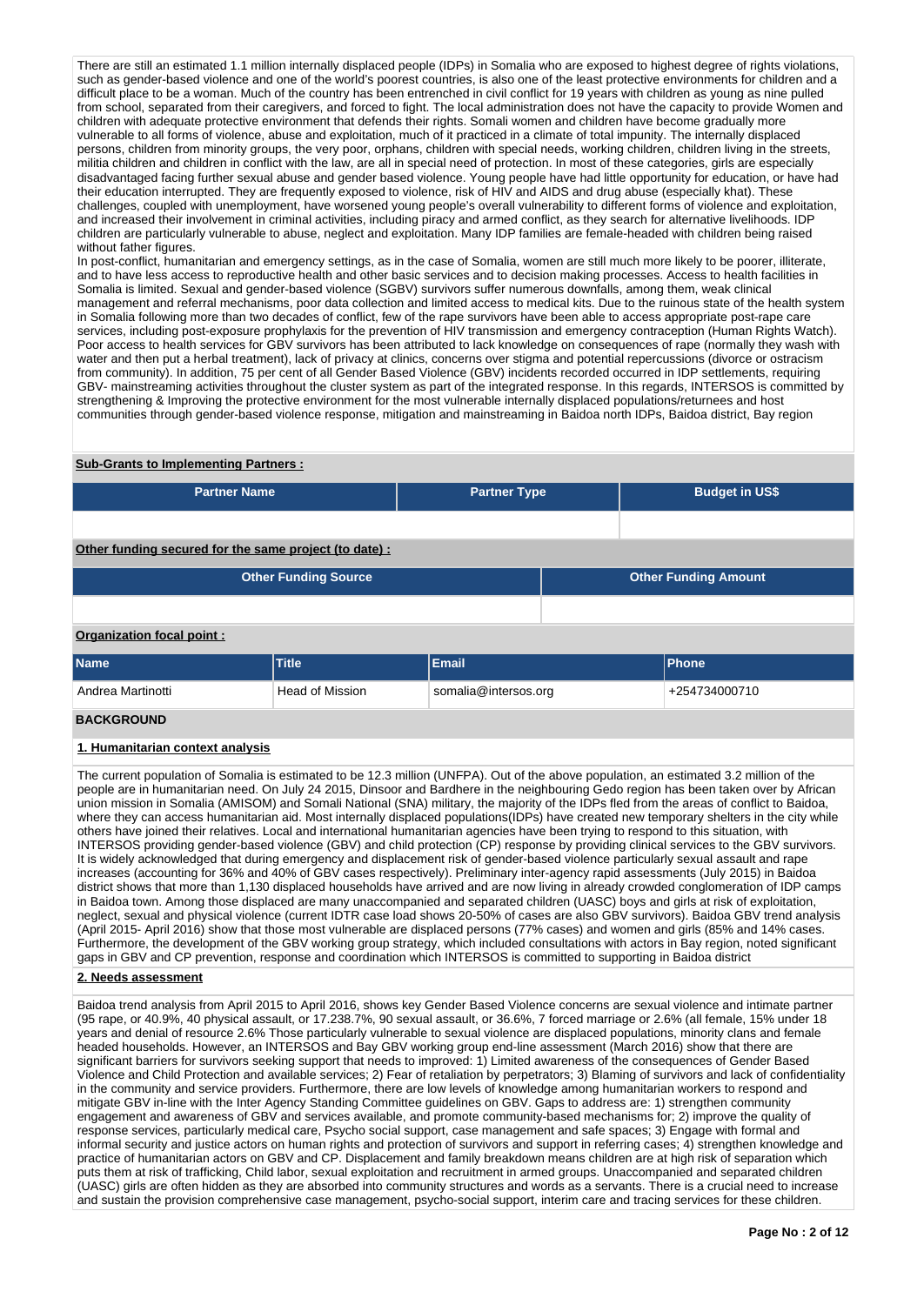# **3. Description Of Beneficiaries**

Those particularly vulnerable to sexual violence are displaced populations, returnees, minority clans, female headed households, children under 18, elderly and persons living with disability. These beneficiaries will be the prime project target with the aim of improving access for GBV survivors and UASC (women, girls and boys) and tailored interventions to promote equal access to services for women, girls, boys, timely, competent, confidential and compassionate case management, psychosocial and medical care for IDPs and host communities in target areas of north Baidoa IDP settlements. Baidoa GBV trend analysis (April 2015- April 2016) show that those most vulnerable are displaced persons (77% cases) and women and girls (85% and 14% cases this clear;y show that IDPs more susceptible to violations of their rights comapred to the host communities.

# **4. Grant Request Justification**

INTERSOS is the only organization actively providing GBV support and identification tracing and reunification (IDTR) for UASC in Baidoa in partnership with a local NGO for the past four years. Furthermore, INTERSOS has a long-term engagement with the community in Baidoa for the past 13 years and currently operates multi-sectoral projects in Education, livelihoods, WASH and Returns in the district (and is the Education Cluster focal point in Baidoa) from which to build strong community-based response and cluster coordination. The present action will complement and reinforce the only existing GBV case management and psycho social support in Baidoa town which are currently supported by INTERSOS. INTERSOS have been conducting the following activities which support the proposed activities: 1. Capacity building of GBV and CP staffs by INTERSOS Protection Coordinator to provide case management, basic emotional support and life saving material assistance to survivors. Case workers ensure GBV is an issue to discuss in a safe and confidential manner in communities and at the GBV working group. 2. Training of health workers in clinical management of rape survivors (working in SAMA, 8 Maternal and child health centers in the different sections of the town and the regional hospital), 3. Service mapping of key service providers (health, police, NGOs) finalized and GBV focal points appointed within INTERSOS multi-sectoral programmes (Education, Water sanitation and hygiene (WASH), returns and livelihoods) to provide safe referral of GBV cases. 4. Services awareness raising among communities.

# **5. Complementarity**

The proposed intervention will be complementary to INTERSOS programs already ongoing in Baidoa. INTERSOS have been working on Education in Baidoa with an active SHF, on WASH with an active UNICEF PCA targeting host communities in several district of Baidoa and in few rural areas of Baidoa District. According with the Strategic Reserve Allocation for 2016 and the needs to implement holistic methodologies INTERSOS seeks to complement the ongoing project especially targeting the IDPs communities located in IDP sites north of Baidoa. Moreover the intervention is designed to be complementary to a, protection, health and Wash proposal that will be submitted under this allocation. Activities are planned to complement each other in order to maximize resources and to build on already ongoing interventions in areas where INTERSOS has been working for the past years. This project will actively complement education, protection and health activities planned in 15 IDPs sites north of Baidoa.

# **LOGICAL FRAMEWORK**

#### **Overall project objective**

To strengthen & improve the protective environment for the most vulnerable IDPs, returnees and host community (women, men, boys and girls) by improving GBV response, mitigation and mainstreaming in Baidoa district, Bay region and support practical GBV mainstreaming in critical areas affected by displacement (to contribute to the Protection Cluster response plan overall objective, cluster objective 1, 2 and 3 and link with the GBV 2014-16 strategy key result areas 1, 2 and 4).

# **Protection**

| <b>Cluster objectives</b>                                                                                                                                                        | <b>Strategic Response Plan (SRP) objectives</b> | <b>Percentage of activities</b> |
|----------------------------------------------------------------------------------------------------------------------------------------------------------------------------------|-------------------------------------------------|---------------------------------|
| To improve protection risk prevention,<br>response and access to services for IDPs<br>and other civilians affected by conflict,<br>violence, human rights violations or disaster | Somalia HRP 2016                                | 50                              |
| To improve protective environment for IDPs<br>and other vulnerable groups in particular<br>through enhanced protection interventions to<br>support durable solutions for IDPs    | Somalia HRP 2016                                | 30                              |
| To improve operational response capacity<br>through capacity development, strategic<br>advocacy and humanitarian dialogues                                                       | Somalia HRP 2016                                | 20                              |

**Contribution to Cluster/Sector Objectives :** According to the SHF allocation strategy an estimated 1.1 million internally displaced people (IDPs) in Somalia who are exposed to highest degree of rights violations, such as gender-based violence or forced evictions. 95% of all forced evictions affected IDPs, resulted in further rights violations, loss of shelter, livelihoods and access to humanitarian services. Housing, land and property rights violations therefore are a central element to address in an integrated response. In addition, 75 per cent of all Gender Based Violence (GBV) incidents recorded occurred in IDP settlements, requiring GBV-mainstreaming activities throughout the cluster system as part of the integrated response therefore, INTERSOS is committed to strengthen & improve the protective environment for the most vulnerable IDPs, returnees and host community (women, men, boys and girls) by strengthening GBV and CP response, mitigation and mainstreaming in Baidoa district, Bay region and support practical GBV mainstreaming in critical areas affected by displacement (to contribute to the Protection Cluster response plan overall objective, cluster objective 1, 3 and 4 and link with the GBV 2014-16 strategy key result areas 1, 2 and 4).

#### **Outcome 1**

Improved access for GBV survivors and UASC (women, girls and boys) and tailoring interventions to promote equal access to services for women, girls, boys timely, competent, confidential and compassionate case management, psychosocial and medical care for IDPs and host communities in target areas of Baidoa north IDPs conglomeration. The capacity of LNGOs providing GBV and health services will be strengthened to provide services based on MHPSS standards, case management standards and WHO CMR guidelines (contributing to Protection Cluster response plan priority activity and GBV strategy key result area 2, outcome 2.1 medical response, 2.2 case management and psychosocial and 2.3 post-incident safety).

#### **Output 1.1**

**Description**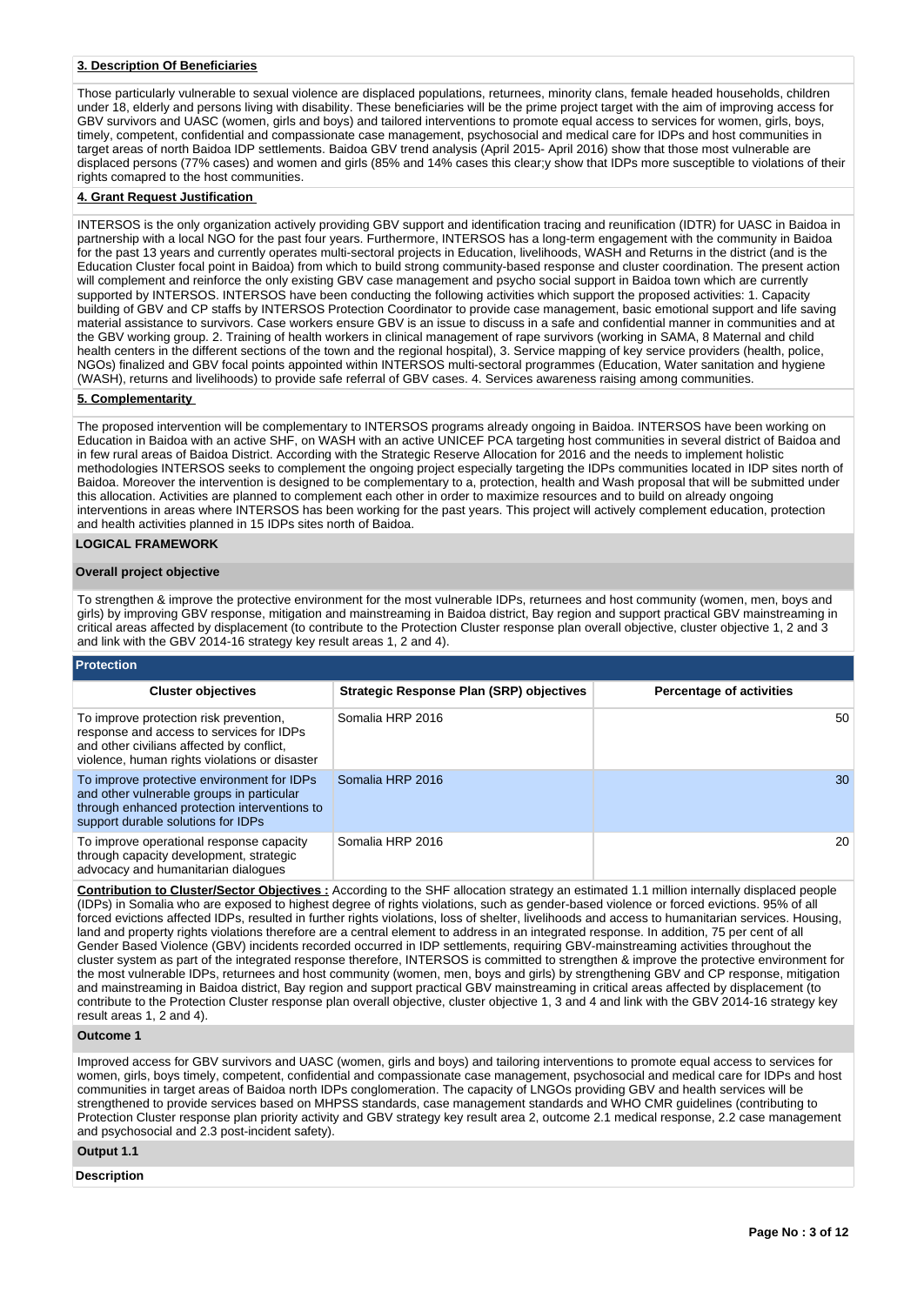Case management, psycho social support, and interim care for gender-based violence survivors and vulnerable children provided and the capacity of the GBV and CP staffs developed through technical support sessions and orientations and improving health facilities with PEP kits to provide competent, confidential and compassionate clinical care of sexual assault survivors to reduce the risk of pregnancy, STIs including exposure to HIV, tetanus and other complications from physical injuries that may be sustained during an assault as well as providing tailored material assistance to GBV survivors. Survivor will be provided with transportation cost to access medical response and based on the needs assessment survivor who fit the criteria will be provided with dignity kits.

#### **Assumptions & Risks**

Protection actors and willing and highly interested to participate in the capacity building opportunities ans show certain degree commitment after the training and community groups are willing to participate and be actively engaged in the protection of children and the prevention of GBV. Protective services are available and of good quality. To mitigate these, a participate approach will be applied all along the project for community ownership. Regarding the protective services, as well as conducting a service mapping, INTERSOS coupled this with a capacity assessment and gap analysis.

## **Activities**

**Activity 1.1.1** 

#### **Standard Activity : Psychological support**

Case management and psychosocial support for 250 GBV survivors (women and girls) in Baidoa district provided by 2 GBV case workers (specifically focusing on child sexual abuse which will link with proposed CHF outcome 2 community-based mechanisms for referral and knowledge of services. Technical support sessions on case management and PSS (for 25 persons including GBV and CP WG members). Provided by GBV prevention & response officer and case workers.

## **Activity 1.1.2**

#### **Standard Activity : Material Support**

To support case management process and the most vulnerable GBV survivors and CP cases tailored material assistance to 153 GBV survivors ( women and girls), dignity kits for 123 rape and sexual assault survivors and vulnerable IDPs and referral support (transportation costs to health centers for 100 survivors) will be provided.

#### **Activity 1.1.3**

# **Standard Activity : Health treatment and medical support for GBV**

Case workers will provide accompaniment and transportation support for survivors to access health facilities. This project will build on CHF 2015 funding for CMR training for health staff in Baidoa by providing continued technical support in-line with WHO CMR guidelines and provide orientation on GBV guiding principles and referral for 40 health facility and outreach staff for 20 front-line service providers (including CHWs & CNWs). This will link with proposed CHF outcome 2 community-based mechanisms for referral and knowledge of services and contributes to GBV strategy outcome 2.1 and adherence to ethical standards to improve referral mechanisms for survivors.

#### **Indicators**

|                                                                                                                                                                                                                                                                                                                                                                                                                                                                                                                                                                |                |                                                                                                                                                                                                                                                                                                                                                                                                                                                                                                                           |            | <b>End cycle beneficiaries</b> |                   |  | End<br>cycle  |  |  |  |  |  |  |  |  |  |  |
|----------------------------------------------------------------------------------------------------------------------------------------------------------------------------------------------------------------------------------------------------------------------------------------------------------------------------------------------------------------------------------------------------------------------------------------------------------------------------------------------------------------------------------------------------------------|----------------|---------------------------------------------------------------------------------------------------------------------------------------------------------------------------------------------------------------------------------------------------------------------------------------------------------------------------------------------------------------------------------------------------------------------------------------------------------------------------------------------------------------------------|------------|--------------------------------|-------------------|--|---------------|--|--|--|--|--|--|--|--|--|--|
| Code                                                                                                                                                                                                                                                                                                                                                                                                                                                                                                                                                           | <b>Cluster</b> | <b>Indicator</b>                                                                                                                                                                                                                                                                                                                                                                                                                                                                                                          | <b>Men</b> | <b>Women</b>                   | <b>Boys</b> Girls |  | <b>Target</b> |  |  |  |  |  |  |  |  |  |  |
| Indicator 1.1.1                                                                                                                                                                                                                                                                                                                                                                                                                                                                                                                                                | Protection     | Number of male/female survivors who receive<br>medical assistance, including post rape treatment<br>within 72 hours, in line with set standards                                                                                                                                                                                                                                                                                                                                                                           |            |                                |                   |  | 170           |  |  |  |  |  |  |  |  |  |  |
| Means of Verification: Service satisfaction survey reports Pre-post training test & reports GBVIMS/ case management data Partner<br>monitoring reports                                                                                                                                                                                                                                                                                                                                                                                                         |                |                                                                                                                                                                                                                                                                                                                                                                                                                                                                                                                           |            |                                |                   |  |               |  |  |  |  |  |  |  |  |  |  |
| Indicator 1.1.2                                                                                                                                                                                                                                                                                                                                                                                                                                                                                                                                                | Protection     | Number of male/female survivors who receive<br>psychosocial assistance in line with set standards                                                                                                                                                                                                                                                                                                                                                                                                                         |            |                                |                   |  | 250           |  |  |  |  |  |  |  |  |  |  |
| monitoring report                                                                                                                                                                                                                                                                                                                                                                                                                                                                                                                                              |                | Means of Verification: Service satisfaction survey reports Pre-post training test & reports GBVIMS/ case management data Partner                                                                                                                                                                                                                                                                                                                                                                                          |            |                                |                   |  |               |  |  |  |  |  |  |  |  |  |  |
| Indicator 1.1.3                                                                                                                                                                                                                                                                                                                                                                                                                                                                                                                                                | Protection     | Number of male/female survivors receiving<br>material assistance in line with set standards                                                                                                                                                                                                                                                                                                                                                                                                                               |            |                                |                   |  | 153           |  |  |  |  |  |  |  |  |  |  |
|                                                                                                                                                                                                                                                                                                                                                                                                                                                                                                                                                                |                | <b>Means of Verification:</b> Material support distribution signed forms PDM survey, monthly reports                                                                                                                                                                                                                                                                                                                                                                                                                      |            |                                |                   |  |               |  |  |  |  |  |  |  |  |  |  |
| <b>Outcome 2</b>                                                                                                                                                                                                                                                                                                                                                                                                                                                                                                                                               |                |                                                                                                                                                                                                                                                                                                                                                                                                                                                                                                                           |            |                                |                   |  |               |  |  |  |  |  |  |  |  |  |  |
|                                                                                                                                                                                                                                                                                                                                                                                                                                                                                                                                                                |                | Strengthened capacity of communities, formal and informal authorities (50% men and 50% women) to prevent and respond to GBV and CP<br>issues and contribute to strengthened adherence IASC GBV minimum standards in emergency response through building the capacity of<br>humanitarian actors. (to contribute to Protection Cluster objective 3 and 4, and GBV strategy outcomes 1 community prevention, 3.2 formal<br>and informal justice systems and 3.3 security and humanitarian actors and 4.2 GBV mainstreaming). |            |                                |                   |  |               |  |  |  |  |  |  |  |  |  |  |
| Output 2.1                                                                                                                                                                                                                                                                                                                                                                                                                                                                                                                                                     |                |                                                                                                                                                                                                                                                                                                                                                                                                                                                                                                                           |            |                                |                   |  |               |  |  |  |  |  |  |  |  |  |  |
| <b>Description</b>                                                                                                                                                                                                                                                                                                                                                                                                                                                                                                                                             |                |                                                                                                                                                                                                                                                                                                                                                                                                                                                                                                                           |            |                                |                   |  |               |  |  |  |  |  |  |  |  |  |  |
| Formal and informal authorities trained on protection principles, best interests of survivors and referrals of cases identified. Teachers trained<br>to identify and refer child abuse cases, and raise child protection awareness issues in schools as well clusters trained on GBV<br>mainstreaming. Community engagement and sensitization will be conducted with the aim of increasing the knowledge of the community on<br>GBV causes and consequences, services available, importance of timely reporting of cases, GBV guiding principles and referral. |                |                                                                                                                                                                                                                                                                                                                                                                                                                                                                                                                           |            |                                |                   |  |               |  |  |  |  |  |  |  |  |  |  |
| <b>Assumptions &amp; Risks</b>                                                                                                                                                                                                                                                                                                                                                                                                                                                                                                                                 |                |                                                                                                                                                                                                                                                                                                                                                                                                                                                                                                                           |            |                                |                   |  |               |  |  |  |  |  |  |  |  |  |  |
|                                                                                                                                                                                                                                                                                                                                                                                                                                                                                                                                                                |                | The security situation is stable and authorities willing to attend the training and applies the skills gained.                                                                                                                                                                                                                                                                                                                                                                                                            |            |                                |                   |  |               |  |  |  |  |  |  |  |  |  |  |
| <b>Activities</b>                                                                                                                                                                                                                                                                                                                                                                                                                                                                                                                                              |                |                                                                                                                                                                                                                                                                                                                                                                                                                                                                                                                           |            |                                |                   |  |               |  |  |  |  |  |  |  |  |  |  |
| Activity 2.1.1                                                                                                                                                                                                                                                                                                                                                                                                                                                                                                                                                 |                |                                                                                                                                                                                                                                                                                                                                                                                                                                                                                                                           |            |                                |                   |  |               |  |  |  |  |  |  |  |  |  |  |

**Standard Activity : GBV awareness campaign**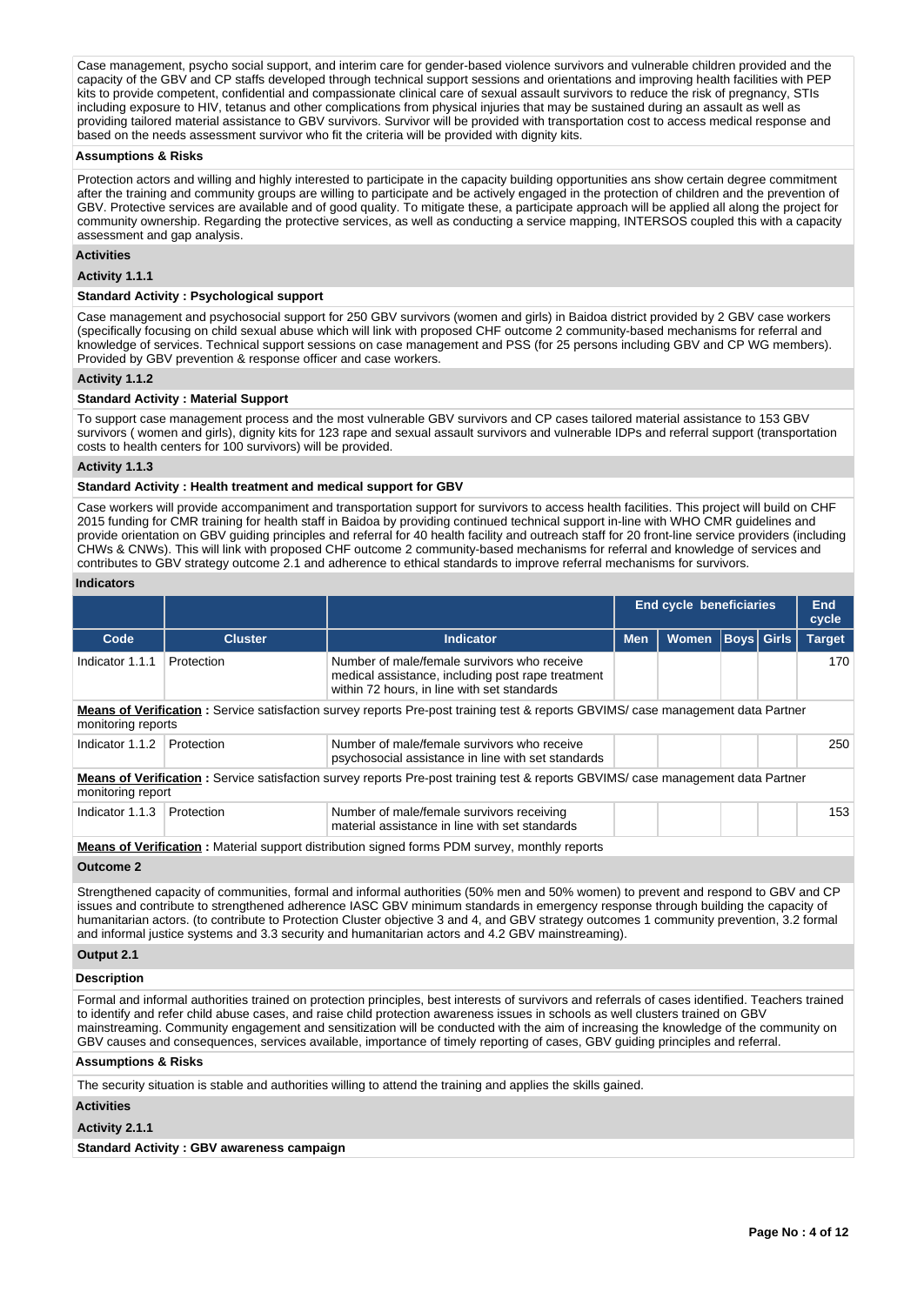Community-led GBV awareness campaign to improve access to response services will be supported by the community mobilization officer. This will include initial identification and training on GBV core concepts, safe referral, and basic emotional support and community mobilization methods for 24 community volunteer focal points in each target location. The awareness campaign will utilize community awareness resources developed by INTERSOS on referral and service availability (inter-active GBV mainstreaming curriculum components and GBV/CP IEC flip books) targeting also community education committees (CECs). At least one awareness sessions per month will be supported, in addition to general peer-to-peer awareness. This will contribute to GBV strategy key result area 1 and Protection cluster response plan activities under objective 3.

# **Activity 2.1.2**

#### **Standard Activity : Increased access to services/ advocacy for people with disabilities**

Recent GBV WG assessments on barriers for access to service led by INTERSOS on April 2016 in Baidoa show that security of survivors and access to justice is a major gap. Community Mobilization Coordinator will conduct 24 awareness sessions (1285 persons) for clan elders, imams, community leaders, community police (madani), CEC and CHW, formal and non-formal authorities (50% women and 50% men) on CP basics, GBV causes and consequences, services available, importance of timely reporting of cases, GBV guiding principles and referral (in at least 50% of target villages, depending on the security situation). This will contribute to GBV strategy key result area 3 (outcome 3.2 and 3.3) and Protection cluster response plan activities under objective 3. Recreational activities will be conducted for children for psychological support .

# **Activity 2.1.3**

#### **Standard Activity : Capacity building**

Education facilities are a key site for identification of vulnerable children requiring psychosocial support. Therefore, 25 teachers (12 men and 13 female) in Baidoa district will be trained on GBV awareness, and psychosocial support for children and safe and compassionate referral. This will contribute to Protection cluster response plan activities under objective 3. In order to strengthen the capacity of humanitarian actors to mainstream GBV and CP in emergency response based on the updated IASC guidelines (particularly from Health, WASH and Education clusters) INTERSOS will conduct 1 training in potential displacement area preferably Baidoa.

#### **Indicators**

|                 |                                                                                                   |                                                                                                                                                                                                                                                                                        |            | <b>End cycle beneficiaries</b> |                   | <b>End</b><br>cycle |               |  |  |
|-----------------|---------------------------------------------------------------------------------------------------|----------------------------------------------------------------------------------------------------------------------------------------------------------------------------------------------------------------------------------------------------------------------------------------|------------|--------------------------------|-------------------|---------------------|---------------|--|--|
| Code            | <b>Cluster</b>                                                                                    | <b>Indicator</b>                                                                                                                                                                                                                                                                       | <b>Men</b> | <b>Women</b>                   | <b>Boys Girls</b> |                     | <b>Target</b> |  |  |
| Indicator 2.1.1 | Protection                                                                                        | Number of people reached by campaigns<br>conducted to inform communities on available<br>services                                                                                                                                                                                      |            |                                |                   |                     | 1.285         |  |  |
|                 |                                                                                                   | <b>Means of Verification:</b> Pre-post training test & reports Community awareness reports                                                                                                                                                                                             |            |                                |                   |                     |               |  |  |
| Indicator 2.1.2 | Protection                                                                                        | Number of functional community-based<br>mechanisms to prevent, identify and response to<br>GBV and child concerns                                                                                                                                                                      |            |                                |                   |                     |               |  |  |
|                 |                                                                                                   | <b>Means of Verification:</b> Monthly reports, field report and individual interviews                                                                                                                                                                                                  |            |                                |                   |                     |               |  |  |
| Indicator 2.1.3 | Number of teachers and other staffs from other<br>Protection<br>sectors trained GBV mainstreaming |                                                                                                                                                                                                                                                                                        |            |                                |                   |                     |               |  |  |
|                 |                                                                                                   | <b>Means of Verification:</b> Pr-post training reports, Participants list, Pictures with GPS coordinates                                                                                                                                                                               |            |                                |                   |                     |               |  |  |
|                 |                                                                                                   | <b>Additional Targets:</b> The project in addition to the direct beneficiaries (GBV survivors, UASC and individuals that participated in the<br>capacity building opportunities) will reach the community through awareness rising and outreach the project will also target the local |            |                                |                   |                     |               |  |  |

ortunities) will reach the community through awareness rising and outreach, the project will also targ community advocates in engaging them with the aim of increasing their GBV and CP knowledge and skills and actively reports cases of violence. Through continued support of cluster activity coordination the project will reach both local and international education partners in Baidoa.

#### **M & R**

# **Monitoring & Reporting plan**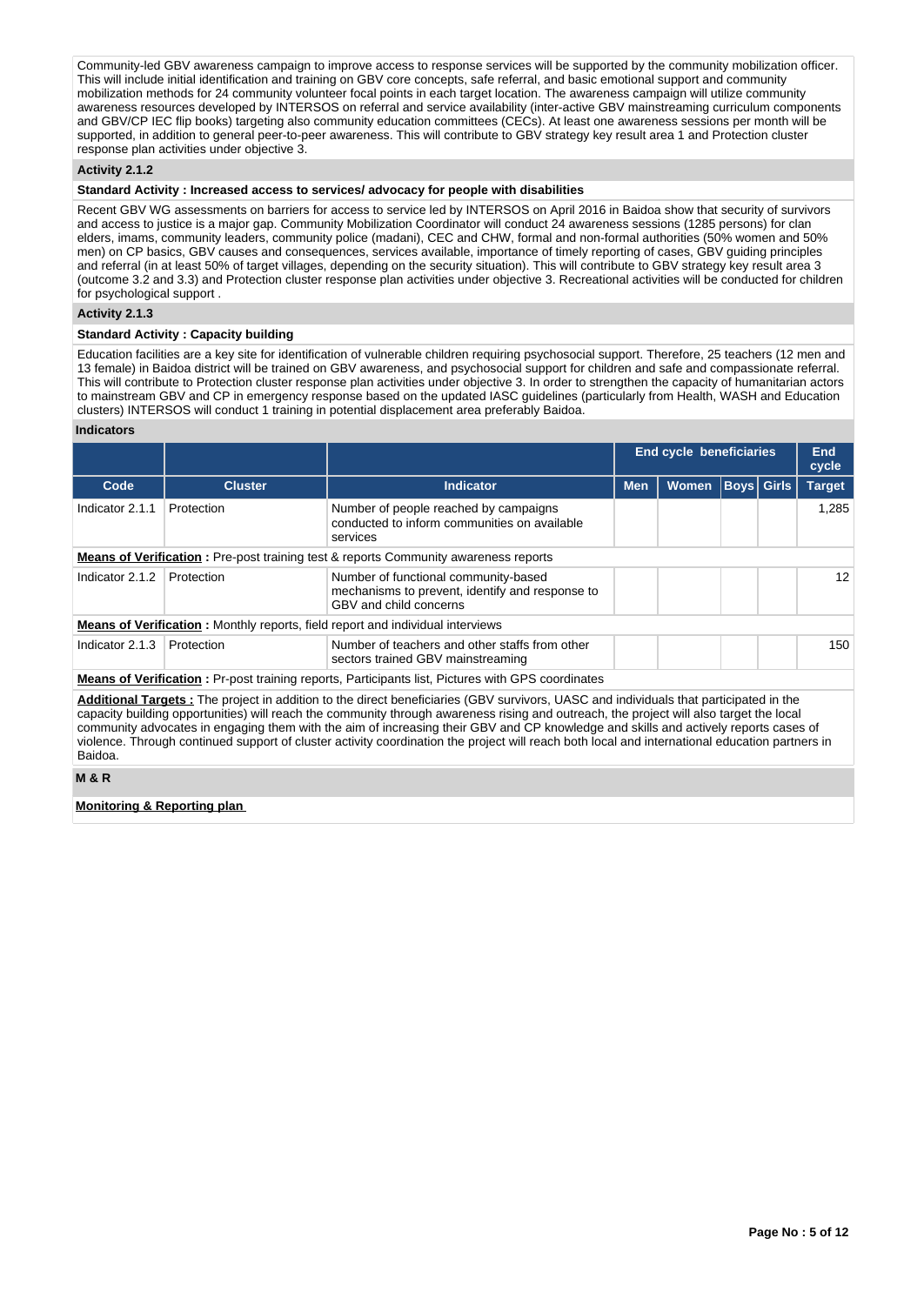INTERSOS will ensure that the project is monitored and evaluated reliably via effective project monitoring and control mechanisms. These monitoring and evaluating mechanisms will provide an understanding of the project's progress through regular progress tracking so that appropriate corrective actions can be taken in a timely manner when the performance deviates significantly from the original plan and strategy. INTERSOS's monitoring and evaluation procedures will be based on its framework of Learning through Evaluation with Accountability and Planning. The monitoring and evaluation process will be based on a detailed monitoring and evaluation plan and indicator tracking table (ITT), which will be established at the onset of the project. These indicators will be used to measure accomplishments, dis aggregate data by sex, age, location, and social vulnerability (i.e. the disabled, the elderly, etc.). Project progress will be monitored on monthly, quarterly and annual basis to ensure the achievement of project deliverables and to measure results against the set objectives.

The monitoring process will commence with project implementation and will be the prime responsibility of the Project Manager and project Officers. The project will have a dedicated GBV/CP Project Manager who will be responsible for ensuring standard project monitoring procedures are correctly adhered to in accordance with SHF rules, regulations, and guidelines. Additionally, the M&E officer will work closely to set up the monitoring plan and follow up to ensure outputs are properly measured. Day-to-day monitoring will be carried out through designated M&E staff through reports from the field, distribution lists, delivery Notes, contact, and pictures with GPS if applicable. INTERSOS will also have a Baidoa Field Coordinator who will also provide support to the project's implementation, mentoring, and M&E. International staff will only be able to monitor field activities if security allows.

INTERSOS's project staff will develop monthly internal project reports that will be shared with the Program manager. These reports will provide the information needed for supervisors and senior staff to guide any adjustment to programming that proves necessary. At the end of each quarter, the project staff will develop a quarterly narrative report. Meanwhile, the Program manager will be assigned to this project to support the field team to set-up proper M&E processes. Based on agreed processes and indicators, the Project Manager and the field protection staffs especially the GBV and CP field coordinator Officer will lead quarterly monitoring activities involving representatives from the key stake holders and communities. Technical and financial oversight will be provided not only at the national level but also by responsible backstopping officers in INTERSOS In Nairobi.

Participatory methods will be used to collect feedback from beneficiary communities during project period in order to make the project implementation and knowledge management process effective. The participatory methodologies that will be used will also include focus group discussions, stakeholder meetings etc. Close involvement of beneficiary communities will also ensure commitment, ownership, and follow-up from beneficiaries as well as from local authorities and other the feedback collected will provide quantitative gender segregated data as well as qualitative data that will greatly inform both internal quarterly reports and the interim and final reports and ensure organizational learning.

#### **Workplan**

| <b>Activitydescription</b>                                                                                                                                                                                                                                                                                                                                                                                                                                                                                                                                                                                                                                                                                                                                                                                                                  | Year | 1        | 2            | 3        | 4   | 5                       | 6 | 7 | 8 | 9  | 10 <sub>1</sub> |          | 11 12 |
|---------------------------------------------------------------------------------------------------------------------------------------------------------------------------------------------------------------------------------------------------------------------------------------------------------------------------------------------------------------------------------------------------------------------------------------------------------------------------------------------------------------------------------------------------------------------------------------------------------------------------------------------------------------------------------------------------------------------------------------------------------------------------------------------------------------------------------------------|------|----------|--------------|----------|-----|-------------------------|---|---|---|----|-----------------|----------|-------|
| Activity 1.1.1: Case management and psychosocial support for 250 GBV survivors<br>(women and girls) in Baidoa district provided by 2 GBV case workers (specifically                                                                                                                                                                                                                                                                                                                                                                                                                                                                                                                                                                                                                                                                         | 2016 |          |              |          |     |                         |   |   |   | X. | $X$ $X$         |          | X.    |
| focusing on child sexual abuse which will link with proposed CHF outcome 2<br>community-based mechanisms for referral and knowledge of services. Technical<br>support sessions on case management and PSS (for 25 persons including GBV<br>and CP WG members). Provided by GBV prevention & response officer and case<br>workers.                                                                                                                                                                                                                                                                                                                                                                                                                                                                                                           | 2017 | X.       | $\mathsf{X}$ | X.       | IX. | $\mathsf{X}$            |   |   |   |    |                 |          |       |
| Activity 1.1.2: To support case management process and the most vulnerable GBV<br>survivors and CP cases tailored material assistance to 153 GBV survivors (women                                                                                                                                                                                                                                                                                                                                                                                                                                                                                                                                                                                                                                                                           | 2016 |          |              |          |     |                         |   |   |   | X  | ΙX.             | $\times$ | ΙX.   |
| and girls), dignity kits for 123 rape and sexual assault survivors and vulnerable<br>IDPs and referral support (transportation costs to health centers for 100 survivors)<br>will be provided.                                                                                                                                                                                                                                                                                                                                                                                                                                                                                                                                                                                                                                              | 2017 | X        | $\mathsf{X}$ | IX.      | IX. | $\mathsf{I} \mathsf{X}$ |   |   |   |    |                 |          |       |
| Activity 1.1.3: Case workers will provide accompaniment and transportation<br>support for survivors to access health facilities. This project will build on CHF 2015                                                                                                                                                                                                                                                                                                                                                                                                                                                                                                                                                                                                                                                                        | 2016 |          |              |          |     |                         |   |   |   | X  | $\mathsf{X}$    | $\times$ | ΙX.   |
| funding for CMR training for health staff in Baidoa by providing continued technical<br>support in-line with WHO CMR guidelines and provide orientation on GBV guiding<br>principles and referral for 40 health facility and outreach staff for 20 front-line<br>service providers (including CHWs & CNWs). This will link with proposed CHF<br>outcome 2 community-based mechanisms for referral and knowledge of services<br>and contributes to GBV strategy outcome 2.1 and adherence to ethical standards<br>to improve referral mechanisms for survivors.                                                                                                                                                                                                                                                                              |      |          | X.           | <b>X</b> | ΙX. | X                       |   |   |   |    |                 |          |       |
| Activity 2.1.1: Community-led GBV awareness campaign to improve access to                                                                                                                                                                                                                                                                                                                                                                                                                                                                                                                                                                                                                                                                                                                                                                   | 2016 |          |              |          |     |                         |   |   |   |    |                 |          |       |
| response services will be supported by the community mobilization officer. This will<br>include initial identification and training on GBV core concepts, safe referral, and<br>basic emotional support and community mobilization methods for 24 community<br>volunteer focal points in each target location. The awareness campaign will utilize<br>community awareness resources developed by INTERSOS on referral and service<br>availability (inter-active GBV mainstreaming curriculum components and GBV/CP<br>IEC flip books) targeting also community education committees (CECs). At least<br>one awareness sessions per month will be supported, in addition to general peer-<br>to-peer awareness. This will contribute to GBV strategy key result area 1 and<br>Protection cluster response plan activities under objective 3. |      | $\times$ |              |          |     | X                       |   |   |   |    |                 |          |       |
| Activity 2.1.2: Recent GBV WG assessments on barriers for access to service led                                                                                                                                                                                                                                                                                                                                                                                                                                                                                                                                                                                                                                                                                                                                                             | 2016 |          |              |          |     |                         |   |   |   |    |                 |          |       |
| by INTERSOS on April 2016 in Baidoa show that security of survivors and access<br>to justice is a major gap. Community Mobilization Coordinator will conduct 24<br>awareness sessions (1285 persons) for clan elders, imams, community leaders,<br>community police (madani), CEC and CHW, formal and non-formal authorities<br>(50% women and 50% men) on CP basics, GBV causes and consequences,<br>services available, importance of timely reporting of cases, GBV guiding principles<br>and referral (in at least 50% of target villages, depending on the security situation).<br>This will contribute to GBV strategy key result area 3 (outcome 3.2 and 3.3) and<br>Protection cluster response plan activities under objective 3. Recreational activities<br>will be conducted for children for psychological support.             |      | X        |              | X        |     |                         |   |   |   |    |                 |          |       |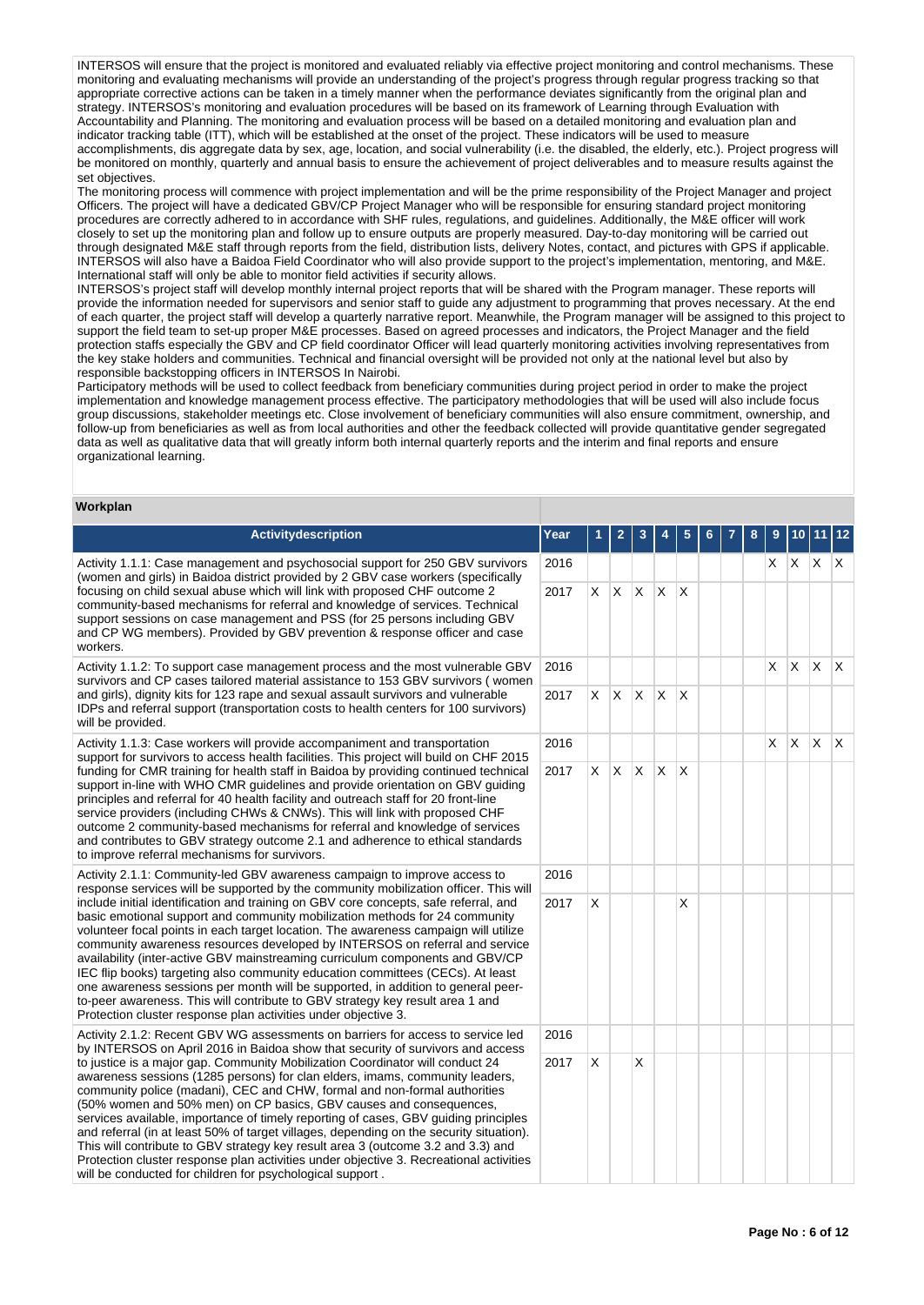| Activity 2.1.3: Education facilities are a key site for identification of vulnerable<br>children requiring psychosocial support. Therefore, 25 teachers (12 men and 13                                                                                                                                                                                                                                                                                                                                                                     | 2016 |
|--------------------------------------------------------------------------------------------------------------------------------------------------------------------------------------------------------------------------------------------------------------------------------------------------------------------------------------------------------------------------------------------------------------------------------------------------------------------------------------------------------------------------------------------|------|
| female) in Baidoa district will be trained on GBV awareness, and psychosocial<br>support for children and safe and compassionate referral. This will contribute to<br>Protection cluster response plan activities under objective 3. In order to strengthen<br>the capacity of humanitarian actors to mainstream GBV and CP in emergency<br>response based on the updated IASC guidelines (particularly from Health, WASH<br>and Education clusters) INTERSOS will conduct 1 training in potential<br>displacement area preferably Baidoa. | 2017 |

| 2016 |  |  |  |  | X |  |
|------|--|--|--|--|---|--|
| 2017 |  |  |  |  |   |  |
|      |  |  |  |  |   |  |
|      |  |  |  |  |   |  |
|      |  |  |  |  |   |  |

# **OTHER INFO**

# **Accountability to Affected Populations**

INTERSOS adheres to monitoring and evaluation standards and believes in the full participation of beneficiaries throughout the implementation of the project. INTERSOS will promote the poor as informed participants in development since the organization considers top-down development approaches as dis empowering and ineffective. The beneficiaries will be involved in targeting and INTERSOS will use local knowledge to identify needy households and/or review selection, beneficiary liaison of both elected and un elected members of the community, beneficiary representative, community communication forums, monitoring of program implementation to ensure transparency, and management and/or monitoring of supply and quality of services. INTERSOS staff are trained to ensure that collective agency plays an important role in improving well-being and reduces information problems in determining priorities & targeting appropriate beneficiaries. The participation of beneficiaries also allows the project interventions to strengthen community based institutions that organize the poor & build their capabilities to act collectively in their own interest which in turn increases the sustainability of intervention through fostering ownership of program objectives and processes.

In the Somali context the beneficiaries will be consulted at local level, through community, clan and religious leaders regarding project location sites and the quality of services to ensure that all the vulnerable people can actively participate in the project. Within the targeted IDP camps, IDPs will be engaged in the project activities through the IDP Management Camp Committee which comprise IDP members and some representatives of the local authority. Due to the complexity of Somalia, SPHERE standards may not be fully met, but INTERSOS will make a concerted effort to increase beneficiaries' access to life saving activities as well as international standards.

Traditionally in Baidoa and many areas in Somalia, women have not been allowed by religious and cultural norms to take a lead in community development activities; until recently when the local leadership structures began to promote women's participation in community based activities. Women do participate actively but are frequently side-lined when it comes to decision making processes despite playing a vital role in household and community dynamics. The project will seek to encourage the increased participation of women in project meetings so that they can provide input and feedback regarding the quality of services they will be receiving from the interventions. Encouraging increased participation by women and girls in the project structures does not in any way diminish the role to be played by their male counterparts.

# **Implementation Plan**

2 GBV (INTERSOS) will provide case management and basic emotional support and referral for GBV cases and UASC. INTERSOS GBV prevention & response officer will provide supervision, monitoring and GBV PM will provide technical backstopping. M&E Database manager will manage the CPIMS/GBVIMS database and provide technical support to the field level and refresher training. 1.2: Material support including dignity kits and transportation to health facilities will be tailored based on based on individual assessments by case workers, and approved by GBV prevention and response officer and GBV PM. 1.3: Technical support for CMR will be conducted by the GBV PM and GBV prevention and response officer and referral to health provided by case workers 2.1: Community Mobilization Coordinator will facilitate identification and training of 24 community volunteer focal points (equal male and female, 2 from each location) in each target location who will then support with community awareness activities. 2.2: Community Mobilization Coordinator with the GBV focal points in each target location will engage with formal and informal authorities for GBV, human rights and referral based on assessment 2.3: GBV PM and GBV prevention and response officer will train the teachers, GBV mainstreaming trainer will conduct GBV mainstreaming sessions for humanitarian workers.

INTERSOS participates in the national UN coordination and CP and GBV cluster meetings convened in Nairobi. INTERSOS GBV/CP manager/ GBV response participates in cluster meetings at field level in Baidoa, Bay region. These protection cluster coordination meetings provide an opportunity for INTERSOS to coordinate effectively with other implementing NGOs providing protection services in order to avoid duplication of activities. The cluster meetings share information and protection needs prevailing on the ground and the partners also monitor protection trends of the IDPs and host communities .

# **Coordination with other Organizations in project area Name of the organization Areas/activities of collaboration and rationale** 1. Protection cluster (GBV WG & CP WG) All 2. INTEROS (education) Training of teachers on PSS, referall of children with protection needs. 3.World vision(Health) CMR and Referal 4.UNFPA CMR and CM coordination 5.UNICEF CONTROLLER CONTROLLER CONTROLLER CONTROLLER CONTROLLER CONTROLLER CONTROLLER CONTROLLER CONTROLLER CO 6.DRC Coordinating with MRM of children facing grave violations of their rights 7.SAMA hospitla **CMR** and Referal 8.Swiss Kalmo(Bay regional Hospital) CMR and Referal 9.NRC PHOTO IN THE PARTIES IN THE PARTIES OF THE PARTIES OF THE PARTIES OF THE PARTIES OF THE PARTIES OF THE P 10. SCWRW Monitoring cases of children violations and referall and Case management **Environment Marker Of The Project Page No : 7 of 12**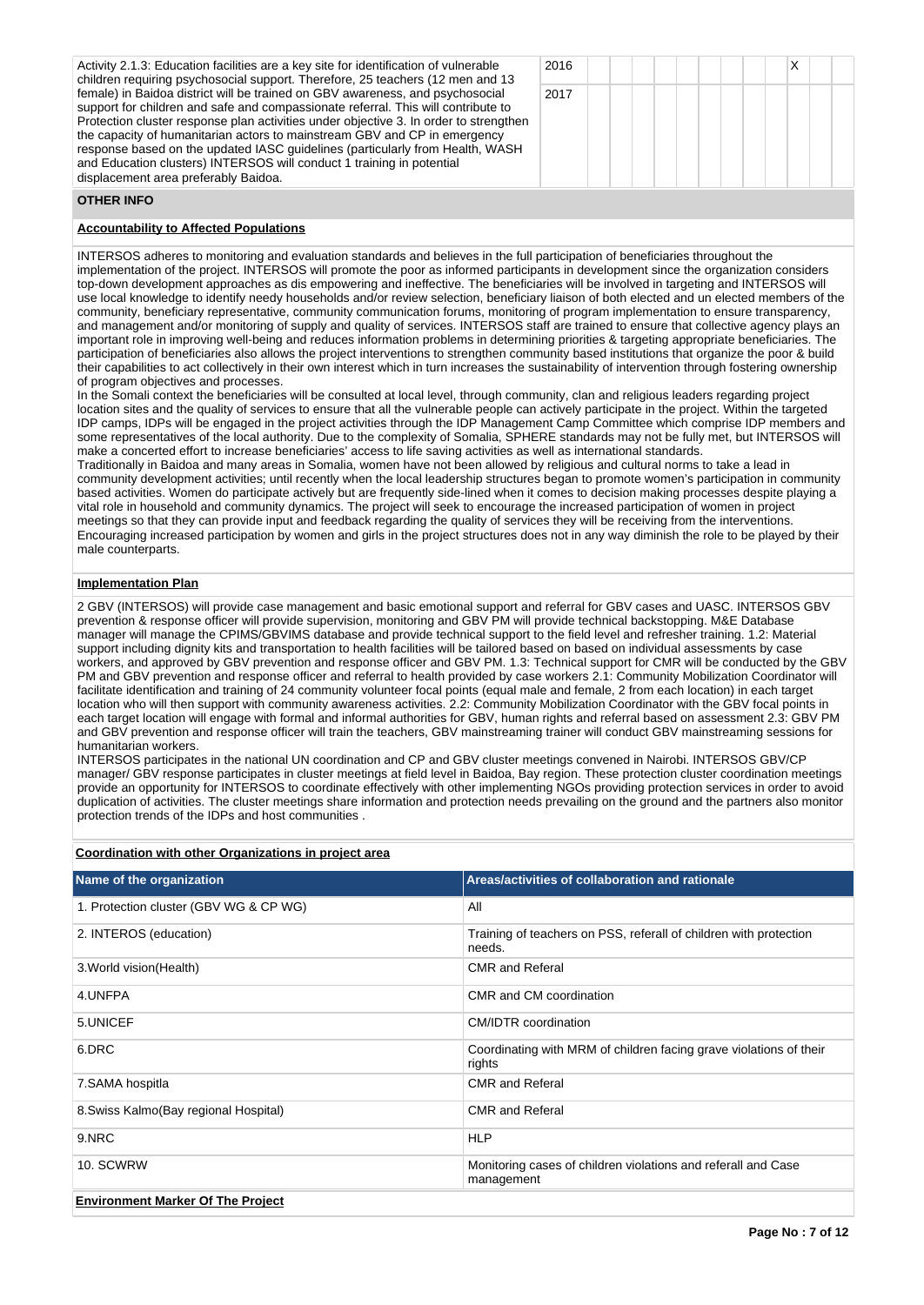#### **Gender Marker Of The Project**

2a- The project is designed to contribute significantly to gender equality

# **Justify Chosen Gender Marker Code**

The main aim of the action is to address gender disparity and discrimination through targeted actions to support gender-responsive services and more equal relationships between men and women (based on human rights and community engagement to tackle harmful social norms). The activities proposed, GBV prevention and response and support for UASCs, will be based on the specific needs both throughout all stages of the project. The focus of the project is women and girls as the main survivors of GBV (and UASC girls are often "hidden"), but also men and boys as survivors, UASCs and as allies for prevention and response to protection issues in the community. Technical support and capacity building components will aim for equal participation of men and women, where possible. Collection of sex and age dis aggregated data is always ensured through using the GBVIMS and IACPIMS. Implementation of activities is based on mixed and genderappropriate team to provide effective support to survivors and UASC.

# **Protection Mainstreaming**

Women and girls will participate in the selection of sites. Community participation in project planning and implementation will be given importance in order to strengthen local leadership and mobilization skills. Within Somalia, men and women are not seen as equals. Gender roles based on sex are clearly defined, and Somalis are expected not to defy these social norms. Women are traditionally caretakers within the family structure and home. Because of a complex religious structure ruled by former extremists, women's voices and roles were marginalized. Somalia is mainly a patriarchal society, where men are traditionally the leaders and make decisions for both communities and families. It is with this in mind that Intersos is encouraging women participation.

This project will work to ensure that disability, age, and gender never constrain the ability of all people to access health and protection services, and that INTERSOS minimum standards for protection mainstreaming are applied in all project activities. People living with disabilities will participate in project activities by contributing to decision-making such as project locations.

During community outreach meetings, both men and women will discuss and contribute ideas on how the improve project operations. INTERSOS will adopt a participatory monitoring and evaluation approach involving men and women, boys and girls and the elderly. Focus Group Discussions and key informant interviews will target vulnerable groups such as the disabled for feedback on project interventions. Evaluation will be used to gauge how effectively the project has addressed the rights and needs of different categories of vulnerable people in the project area.

Using do no harm principles, INTERSOS will seek to avoid physical or psychosocial risks that would be detrimental to project beneficiaries, and will serve all people irrespective of age, sex or clan. Complaint mechanisms will be established to monitor project implementation and ensure that the voices of beneficiaries are heard. INTERSOS will extend beyond traditional platforms for feedback, such as suggestion boxes and mobile phone lines, ensuring that a mechanism for confidential personal feedback is available even to those who are illiterate. INTERSOS is intentionally carrying out feedback mechanism through these ways to address the limited mobility of women, Within Baidoa, Protection M&E Officer will be stationed to provide support and assistance to beneficiaries throughout the life of the project.

# **Country Specific Information**

#### **Safety and Security**

The security situation In Baidoa is not critical, INTERSOS has its own security procedures and staff are encouraged to undertake a comprehensive planning process (CPP) that involves security analysis of the visited area; the head of mission then approves or cancels the mission depending on the security situation. INTERSOS recruits local staff who are familiar with the context which supports the "ownership" and local "rooting" of the project on the one hand, but also reduces the risk of kidnapping of international staff on the other hand. This has enhanced programme ownership and reduced security threats for the organization. All INTERSOS staffs undergoes security training and basic first aid training. The security staff as well as a security manager will be in charge of the general security of the project and its staff. INTERSOS has security officers present on the ground and conducts regular analysis of the security situation. Maintaining the safety and security of staff during travel is an essential part of the security management process. The INTERSOS Security policy states that all visitors are to notify the The head of mission in advance of their intention to visit the field.

# **Access**

INTERSOS is a leading protection actor, with high technical capacity, institutional knowledge and over 20 years' experience in the Somali context, especially in South Central, INTERSOS have been working in Baidoa IDPs nearly 10 years with strong knowledge of the local context and developed a good report with the administration. Since there are greater protection concerns in IDP camps, INTERSOS will target Baidoa north IDPs conglomeration in Baidoa district, Bay region, depending on security access during the project period which is expected to be normal under the protection targeted areas are intended to coincide with education, WASH, Health projects with the intention of providing multi-sectoral response. INTERSOS has 100% access to the project locations and uses the local staffs with strong contextual and technical knowledge.

#### **BUDGET**

| Code | <b>Budget Line Description</b>                                                                                                                                   |   | D / S Quantity Unit | cost         | Duration<br>Recurran Charged<br>ce | $\frac{9}{6}$<br>to CHF | <b>Total Cost</b> |
|------|------------------------------------------------------------------------------------------------------------------------------------------------------------------|---|---------------------|--------------|------------------------------------|-------------------------|-------------------|
|      | <b>Staff and Other Personnel Costs</b>                                                                                                                           |   |                     |              |                                    |                         |                   |
| 1.1  | Gender Based Violence project manager(30%) 50% dedicated<br>to the project                                                                                       | D |                     | 3,000<br>.00 | 9                                  | 30.00                   | 8.100.00          |
|      | The Gender Based Violence manager oversees all aspects of the project, Provide technical backstopping and quidance.                                              |   |                     |              |                                    |                         |                   |
| 1.2  | Gender Based Violence response officer(30%)                                                                                                                      | D |                     | 600.0        | 9                                  | 30.00                   | 1.620.00          |
|      | The Gender Based Violence response will provide case management services and support referrals of survivors for medical<br>response and basic emotional support. |   |                     |              |                                    |                         |                   |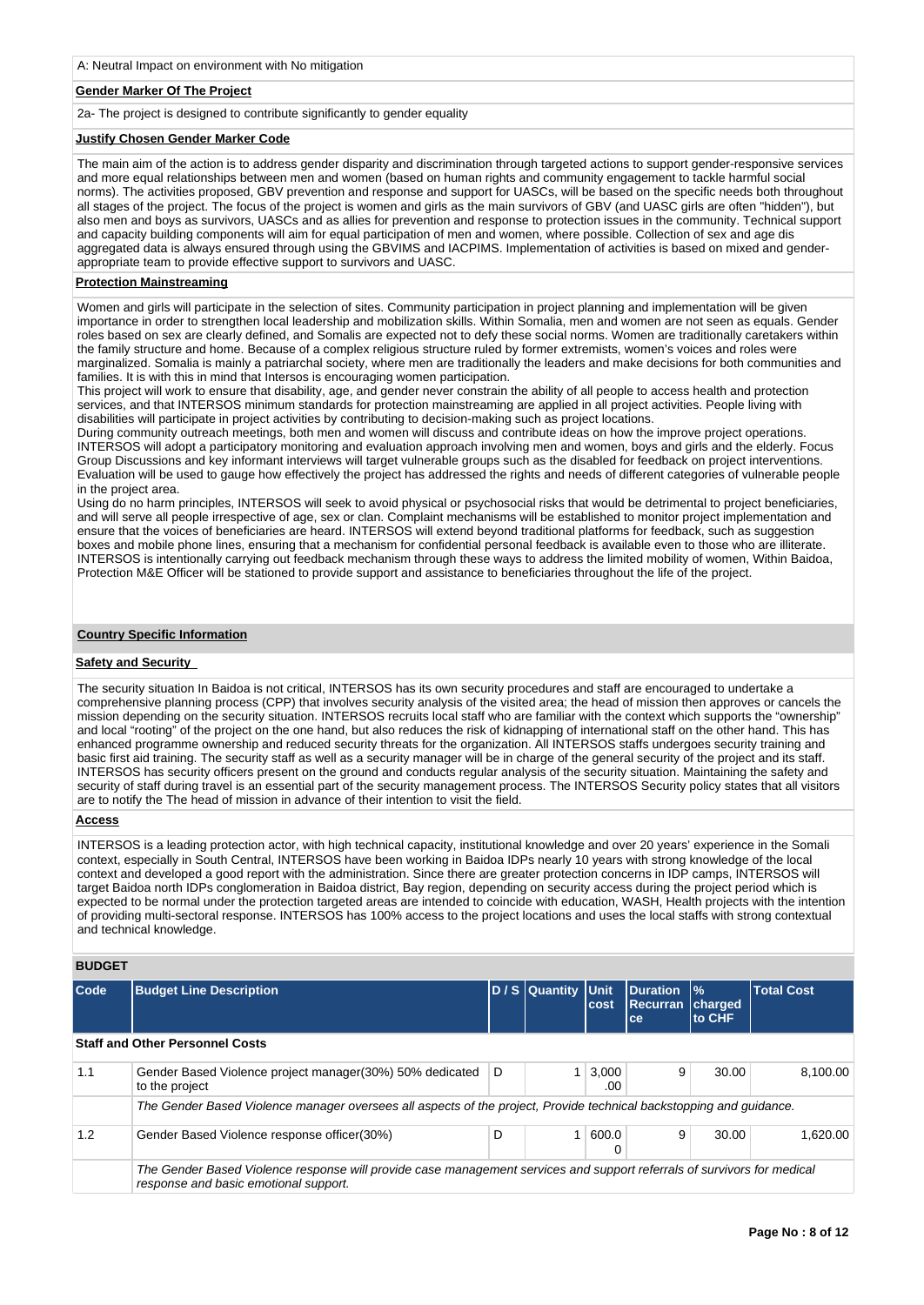| 1.3  | Gender Based Violence Case Worker(30%)                                                                                                                                                                                                                                                                                                                       | D |                | 2 460.0<br>O          | 9            | 30.00  | 2,484.00  |
|------|--------------------------------------------------------------------------------------------------------------------------------------------------------------------------------------------------------------------------------------------------------------------------------------------------------------------------------------------------------------|---|----------------|-----------------------|--------------|--------|-----------|
|      | Gender Based Violence case workers of (INTERSOS) will provide case management and basic emotional support and referral for<br>GBV cases and UASC; the organization will contribute 30%                                                                                                                                                                       |   |                |                       |              |        |           |
| 1.4  | Community Mobilizer /coordinator (30%)                                                                                                                                                                                                                                                                                                                       | D | 1 <sup>1</sup> | 600.0<br>$\Omega$     | 9            | 30.00  | 1,620.00  |
|      | SHF will contribute 30% to the cost Community Mobilizer Coordinator will be in charge of organizing meetings and sessions on<br>GBV and CP with the community and support community awareness and engagement.                                                                                                                                                |   |                |                       |              |        |           |
| 1.5  | Protection Monitoring & Evaluation Manager                                                                                                                                                                                                                                                                                                                   | D | 1 <sup>1</sup> | 600.0<br>0            | 9            | 100.00 | 5,400.00  |
|      | The organization will contribute 100% to the cost and SHF will contribute 100% to the cost M&E Database officer will manage the<br>CPIMS/GBV database and provide technical support to the field level and refresher training. CHF will contribute 100% to the<br>cost.                                                                                      |   |                |                       |              |        |           |
| 1.6  | <b>Finance Officer</b>                                                                                                                                                                                                                                                                                                                                       | S |                | 1 780.0<br>$\Omega$   | 9            | 11.12  | 780.62    |
|      | National Finance and Administration staff will support in the preparation of interim and final financial reports. The staff will be<br>responsible in collecting all relevant documents from the field (prepared by the field admin staff) and making sure that the<br>documents are well supported as per the finance and procurement guidelines.           |   |                |                       |              |        |           |
| 1.7  | <b>Field Admin Officer</b>                                                                                                                                                                                                                                                                                                                                   | S | $\mathbf{1}$   | 600.0<br>0            | 9            | 22.23  | 1,200.42  |
|      | The field admin will assist in the management of the expenses in the field, provide a monthly report to the finance officer and<br>guarantee the correctness of the supporting documents transmitted to the country office. He will ensure that funds are spent as<br>per the approved fund requests by the project manager and report any balances thereof. |   |                |                       |              |        |           |
|      | <b>Section Total</b>                                                                                                                                                                                                                                                                                                                                         |   |                |                       |              |        | 21,205.04 |
|      | <b>Supplies, Commodities, Materials</b>                                                                                                                                                                                                                                                                                                                      |   |                |                       |              |        |           |
| 2.1  | Dignity Kit for 123 beneficiaries including Gender Based<br>Violence survivors and other Vulnerable women                                                                                                                                                                                                                                                    | D |                | 123 57.00             | $\mathbf{1}$ | 100.00 | 7,011.00  |
|      | Dignity Kit will be procured according to INTERSOS procedures and based on the SHELTER Cluster general standards - see<br>attached the BoQ                                                                                                                                                                                                                   |   |                |                       |              |        |           |
| 2.2  | Emergency support for Safe Space (Non Food Item, plastic<br>sheet, torches and lockable doors)                                                                                                                                                                                                                                                               | D |                | $1 \mid 2,500$<br>.00 | $\mathbf{1}$ | 100.00 | 2,500.00  |
|      | Emergency support for safe spaces will be provide to women and UACs in need of foster family in secure place. See attached<br>BoQ                                                                                                                                                                                                                            |   |                |                       |              |        |           |
| 2.3  | Material Assistance for Unaccompanied And Separated<br>Children and other vulnerable children                                                                                                                                                                                                                                                                | D |                | 153 84.50             | $\mathbf{1}$ | 100.00 | 12,928.50 |
|      | Material assistance will be provided to GBV survivors and UASC. See attached BoQ                                                                                                                                                                                                                                                                             |   |                |                       |              |        |           |
| 2.4  | Transportation costs to health center for Gender Based<br>Violence survivors - Baidoa                                                                                                                                                                                                                                                                        | D | 1 <sup>1</sup> | 2,000<br>.00          | 1            | 100.00 | 2,000.00  |
|      | places. Transportation cost for survivors of sexual violence; taxi will be hired to transport the case from the IDP camps and<br>villages to Sama Hospital and other MCHs providing compassionate clincal services. See attached BoQ                                                                                                                         |   |                |                       |              |        |           |
| 2.5  | Information Education and Communication Materials                                                                                                                                                                                                                                                                                                            | D |                | $1 \mid 1,800$<br>.00 | 1            | 100.00 | 1,800.00  |
|      | Information Education and Communication materials will be developed for the community awareness campaigns in relation to the<br>GBV consequences, Services available, Importance of timely reporting and prevention of child separation.                                                                                                                     |   |                |                       |              |        |           |
| 2.6  | Purchase of materials for recreational activities                                                                                                                                                                                                                                                                                                            | D |                | 1 2,000<br>.00        |              | 100.00 | 2,000.00  |
|      | Items for 1 recreational activities will be purchased and provide to the teachers to enhance the psychological development of the<br>children.                                                                                                                                                                                                               |   |                |                       |              |        |           |
| 2.7  | Gender Based Violence main streaming training for Education,<br>Health and WASH front line staff                                                                                                                                                                                                                                                             | D |                | $1 \mid 3,170$<br>.00 | 1            | 100.00 | 3,170.00  |
|      | Gender Based Violence mainstreaming training's for 4 days (20 persons for each workshop) - see BoQ for details.                                                                                                                                                                                                                                              |   |                |                       |              |        |           |
| 2.8  | Technical support on Clinical Management of Rape (CMR) for<br>health staff of Mother Child Health outsite Baidoa town                                                                                                                                                                                                                                        | D |                | $1 \mid 2,000$<br>.00 | 1            | 100.00 | 2,000.00  |
|      | 1 technical support session (2 days) on Clinical Management of Rape for 20 health staff                                                                                                                                                                                                                                                                      |   |                |                       |              |        |           |
| 2.9  | Orientation for frontlines staff on safe and compassionate<br>referral (health, Wash, teacher, focal points in villages                                                                                                                                                                                                                                      | D |                | $1 \mid 1,200$<br>.00 | 1            | 100.00 | 1,200.00  |
|      | 1 orientation for frontlines staff (20 persons each sessions). 100 persons in total. - see BoQ for details                                                                                                                                                                                                                                                   |   |                |                       |              |        |           |
| 2.10 | Phychososial Support Workshop for teachers (25 participants<br>each workshop)                                                                                                                                                                                                                                                                                | D |                | $1 \mid 1,600$<br>.00 | $\mathbf{1}$ | 100.00 | 1,600.00  |
|      | 1 workshops of 3 days for 25 teachers each workshop - see BoQ for details                                                                                                                                                                                                                                                                                    |   |                |                       |              |        |           |
| 2.11 | Technical support sessions on case management and<br>Psychosocial Support to GBV/CP WG members                                                                                                                                                                                                                                                               | D | $\mathbf{1}$   | 1,525<br>.00          | 1            | 100.00 | 1,525.00  |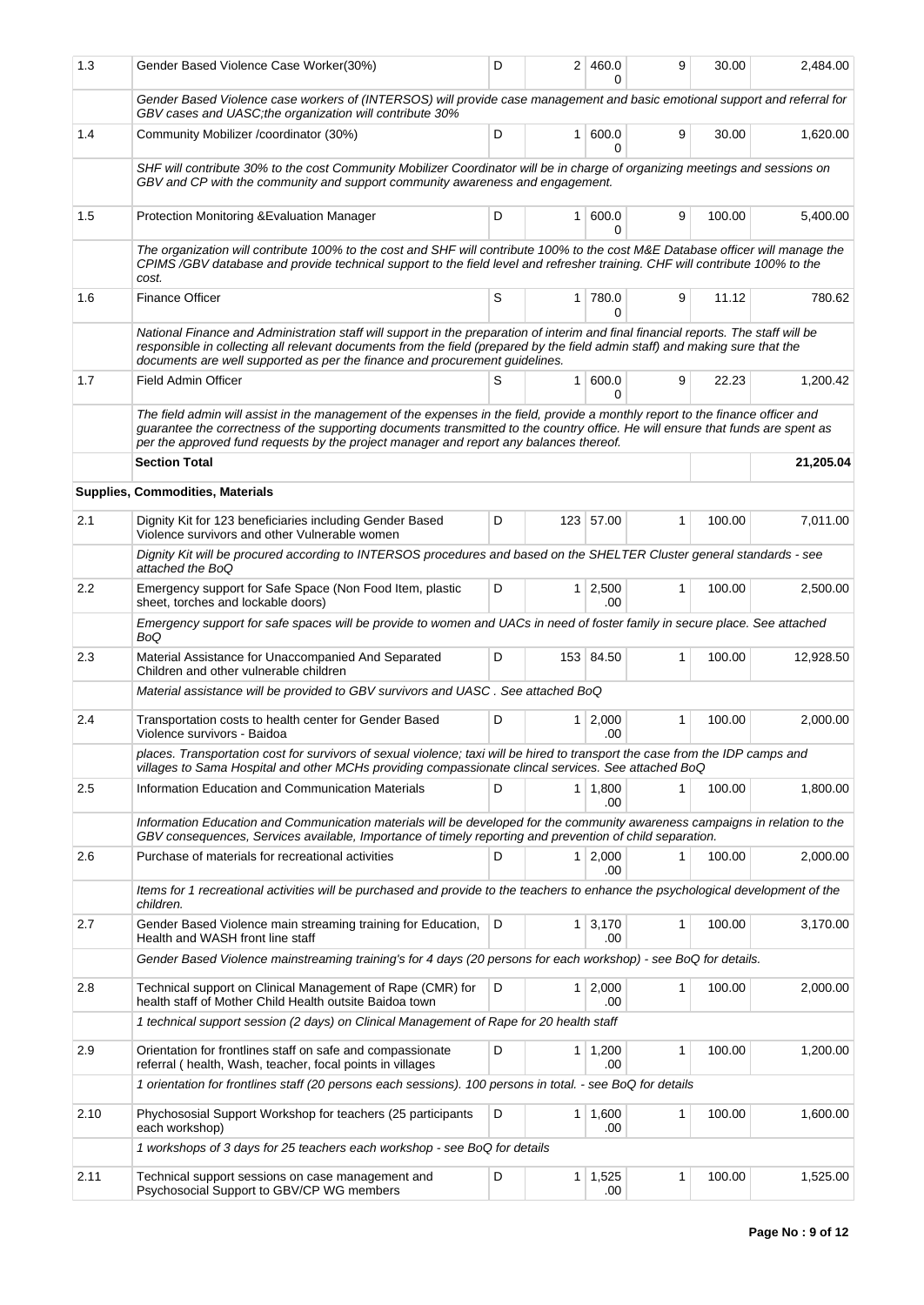|        | 1 technical support sessions on case management and PSS to 25 person each workshop - see BoQ for details                                                                                                                                                                                                                                                                                                                           |   |                |                        |    |        |           |
|--------|------------------------------------------------------------------------------------------------------------------------------------------------------------------------------------------------------------------------------------------------------------------------------------------------------------------------------------------------------------------------------------------------------------------------------------|---|----------------|------------------------|----|--------|-----------|
| 2.12   | Identification Documentation Tracing and Reunification Child<br>Protection workshop for formal and informal authorities                                                                                                                                                                                                                                                                                                            | D |                | $1 \quad 2,045$<br>.00 | 1  | 100.00 | 2,045.00  |
|        | 1 Gender Based Violence workshop for formal and informal authorities for 20 participants - see BoQ for details                                                                                                                                                                                                                                                                                                                     |   |                |                        |    |        |           |
| 2.13   | Gender Based Violence Awareness raising session                                                                                                                                                                                                                                                                                                                                                                                    | D |                | 1 200.0<br>0           | 12 | 100.00 | 2,400.00  |
|        | 12 Gender Based Violence awareness session (20 person each sessions) - see BoQ for details                                                                                                                                                                                                                                                                                                                                         |   |                |                        |    |        |           |
|        | <b>Section Total</b>                                                                                                                                                                                                                                                                                                                                                                                                               |   |                |                        |    |        | 42,179.50 |
| Travel |                                                                                                                                                                                                                                                                                                                                                                                                                                    |   |                |                        |    |        |           |
| 5.1    | Vehicle rental for monitoring and evaluation                                                                                                                                                                                                                                                                                                                                                                                       | D |                | $1 \mid 1,800$<br>.00  | 9  | 100.00 | 16,200.00 |
|        | Vehicle rental costs inclusive of driver, fuel and maintenance is \$1800 per month. \$1800 rental based on \$60 per day rate for the<br>GBV response officer to monitor and to provide technical supporrt to the health staff of Sama hospital and MCHs and to the<br>LNGOs case workers.                                                                                                                                          |   |                |                        |    |        |           |
| 5.2    | Flights and visa for field staff(Mogadishu-Baidoa-Mogadishu)                                                                                                                                                                                                                                                                                                                                                                       | D | 3 <sup>1</sup> | 360.0<br>0             | 2  | 100.00 | 2,160.00  |
|        | Flight to Baidoa to mogadishu for 3 staffs attending training's.                                                                                                                                                                                                                                                                                                                                                                   |   |                |                        |    |        |           |
| 5.3    | Mission costs-perdiem                                                                                                                                                                                                                                                                                                                                                                                                              | D |                | $1 \mid 2,820$<br>.00  | 1  | 100.00 | 2,820.00  |
|        | see BoQ for details Mission costs per-diem: accomodation costs for all the staff who will be on mission in Mogadishu and Baidoa<br>Flights and Visa for field staff: are needed for the staff in Baidoa and for the LNGO staff to travel to Mogadishu for traning and to<br>Nairobi for coordination meetings.                                                                                                                     |   |                |                        |    |        |           |
| 5.4    | Flight Nairobi-Baidoa-Nairobi-1 staff, travelling one flight per<br>month for 8 months.                                                                                                                                                                                                                                                                                                                                            | D |                | $1 \mid 1,110$<br>.00  | 4  | 100.00 | 4,440.00  |
|        | The GBV project manager will travel to and from Somalia for attending cluster meetings.                                                                                                                                                                                                                                                                                                                                            |   |                |                        |    |        |           |
| 5.5    | Security Management - for the guards on Baidoa site, for the<br>staff on missions, airport pickups and field missions.                                                                                                                                                                                                                                                                                                             | D |                | 2 120.0<br>0           | 7  | 100.00 | 1,680.00  |
|        | Security Management: It includes security costs for M&E missions of expatriate staff on mission. It will include both the cost of<br>compound management where expats will stay, escort cars, armed escort, PEP equipment rental, etc. It may refer to costs<br>incurred in missions either in Baidoa or Mogadishu (where meetings with senior field staff will be organized in case security in<br>Baidoa will not be conducive). |   |                |                        |    |        |           |
|        | <b>Section Total</b>                                                                                                                                                                                                                                                                                                                                                                                                               |   |                |                        |    |        | 27,300.00 |
|        | <b>General Operating and Other Direct Costs</b>                                                                                                                                                                                                                                                                                                                                                                                    |   |                |                        |    |        |           |
| 7.1    | Bank and transfer Charges and commission 2%                                                                                                                                                                                                                                                                                                                                                                                        | S | 1 <sup>1</sup> | 1,236<br>.02           | 1  | 100.00 | 1,236.02  |
|        | Bank costs for the bank operations of CHF dedicated bank account for the operations related to this project and cost of money<br>transfer from Kenya to Somalia at a rate of 2% for the estimated amount to be transferred to Somalia by the money transfer agent.                                                                                                                                                                 |   |                |                        |    |        |           |
| 7.2    | Communication cost (see attached breakdown)                                                                                                                                                                                                                                                                                                                                                                                        | S |                | 1 4,680<br>.00         | 1  | 53.85  | 2,520.18  |
|        | he communication cost is for 13 national staff and GBV project manager. An approximation of Hormuud charges per month for<br>the Organization according to th local market trades. - see BoQ for details.                                                                                                                                                                                                                          |   |                |                        |    |        |           |
| 7.3    | Office Rent Baidoa office                                                                                                                                                                                                                                                                                                                                                                                                          | S |                | 1   600.0<br>0         | 9  | 11.12  | 600.48    |
|        | Office rent: three month rent for Baidoa office.                                                                                                                                                                                                                                                                                                                                                                                   |   |                |                        |    |        |           |
| 7.4    | Office Running costs Baidoa office                                                                                                                                                                                                                                                                                                                                                                                                 | S |                | $1 \quad 2,000$<br>.00 | 1  | 50.00  | 1,000.00  |
|        | office running costs: payment of electricity and water bills for the smooth running of the office.                                                                                                                                                                                                                                                                                                                                 |   |                |                        |    |        |           |
| 7.5    | Office supplies and stationery                                                                                                                                                                                                                                                                                                                                                                                                     | S |                | $1 \quad 2,475$<br>.00 | 1  | 40.25  | 996.19    |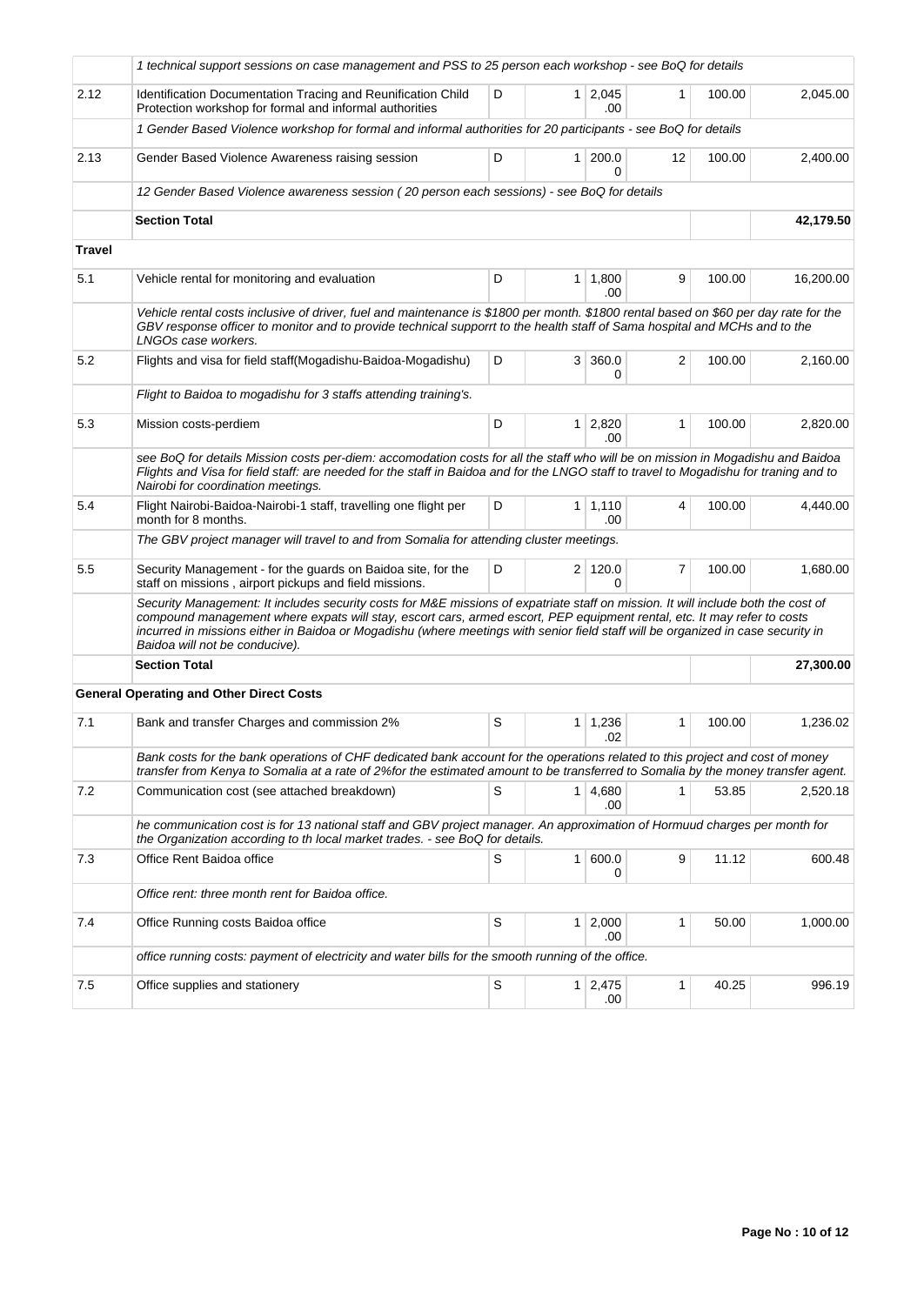|                             | office running costs: Payment of the office supplies and stationery. This stationery is meant to be a contribution for both Baidoa<br>and Mogadishu (coordination) office. |          |           |  |  |  |
|-----------------------------|----------------------------------------------------------------------------------------------------------------------------------------------------------------------------|----------|-----------|--|--|--|
|                             | <b>Section Total</b>                                                                                                                                                       | 6,352.87 |           |  |  |  |
| <b>SubTotal</b>             |                                                                                                                                                                            | 308.00   | 97,037.41 |  |  |  |
| <b>Direct</b>               | 88,703.50                                                                                                                                                                  |          |           |  |  |  |
| Support                     |                                                                                                                                                                            |          |           |  |  |  |
| <b>PSC Cost</b>             |                                                                                                                                                                            |          |           |  |  |  |
| <b>PSC Cost Percent</b>     |                                                                                                                                                                            |          |           |  |  |  |
| <b>PSC Amount</b>           | 6,792.62                                                                                                                                                                   |          |           |  |  |  |
| <b>Total Cost</b>           | 103,830.03                                                                                                                                                                 |          |           |  |  |  |
| <b>Grand Total CHF Cost</b> | 103,830.03                                                                                                                                                                 |          |           |  |  |  |

# **Project Locations**

| <b>Location</b>                               | <b>Estimated</b><br>percentage<br>of budget<br>for each<br><b>location</b> | <b>Estimated number of beneficiaries</b><br>for each location |              |             | <b>Activity Name</b> |              |                                                                                                                                                                                                                                                                                                                                                                                                                                                                                                                                                                                                                                                                                                                                                                |
|-----------------------------------------------|----------------------------------------------------------------------------|---------------------------------------------------------------|--------------|-------------|----------------------|--------------|----------------------------------------------------------------------------------------------------------------------------------------------------------------------------------------------------------------------------------------------------------------------------------------------------------------------------------------------------------------------------------------------------------------------------------------------------------------------------------------------------------------------------------------------------------------------------------------------------------------------------------------------------------------------------------------------------------------------------------------------------------------|
|                                               |                                                                            | <b>Men</b>                                                    | <b>Women</b> | <b>Boys</b> | Girls $\vert$        | <b>Total</b> |                                                                                                                                                                                                                                                                                                                                                                                                                                                                                                                                                                                                                                                                                                                                                                |
| Bay -> Baidoa -><br>Baidoa/Horseed/Laanta 3Aa | 20                                                                         | 70                                                            | 70           | 30          | 30                   |              | 200 Activity 2.1.3 : Education facilities are a key site<br>for identification of vulnerable children requiring<br>psychosocial support. Therefore, 25 teachers (12)<br>men and 13 female) in Baidoa district will be<br>trained on GBV awareness, and psychosocial<br>support for children and safe and compassionate<br>referral. This will contribute to Protection cluster<br>response plan activities under objective 3. In<br>order to strengthen the capacity of humanitarian<br>actors to mainstream GBV and CP in emergency<br>response based on the updated IASC guidelines<br>(particularly from Health, WASH and Education<br>clusters) INTERSOS will conduct 1 training in<br>potential displacement area preferably Baidoa.                      |
| Bay -> Baidoa -><br>Baidoa/Horseed/Laanta 5Aa | 20                                                                         | 30                                                            | 300          | 60          | 160                  |              | 550 Activity 1.1.2 : To support case management<br>process and the most vulnerable GBV survivors<br>and CP cases tailored material assistance to 153<br>GBV survivors (women and girls), dignity kits for<br>123 rape and sexual assault survivors and<br>vulnerable IDPs and referral support<br>(transportation costs to health centers for 100)<br>survivors) will be provided.                                                                                                                                                                                                                                                                                                                                                                             |
| Bay -> Baidoa -><br>Baidoa/Isha/Laanta 1Aad   | 20                                                                         | 20                                                            | 150          | 20          | 60                   |              | 250 Activity 1.1.3 : Case workers will provide<br>accompaniment and transportation support for<br>survivors to access health facilities. This project<br>will build on CHF 2015 funding for CMR training<br>for health staff in Baidoa by providing continued<br>technical support in-line with WHO CMR<br>guidelines and provide orientation on GBV<br>guiding principles and referral for 40 health<br>facility and outreach staff for 20 front-line service<br>providers (including CHWs & CNWs). This will<br>link with proposed CHF outcome 2 community-<br>based mechanisms for referral and knowledge of<br>services and contributes to GBV strategy<br>outcome 2.1 and adherence to ethical standards<br>to improve referral mechanisms for survivors. |